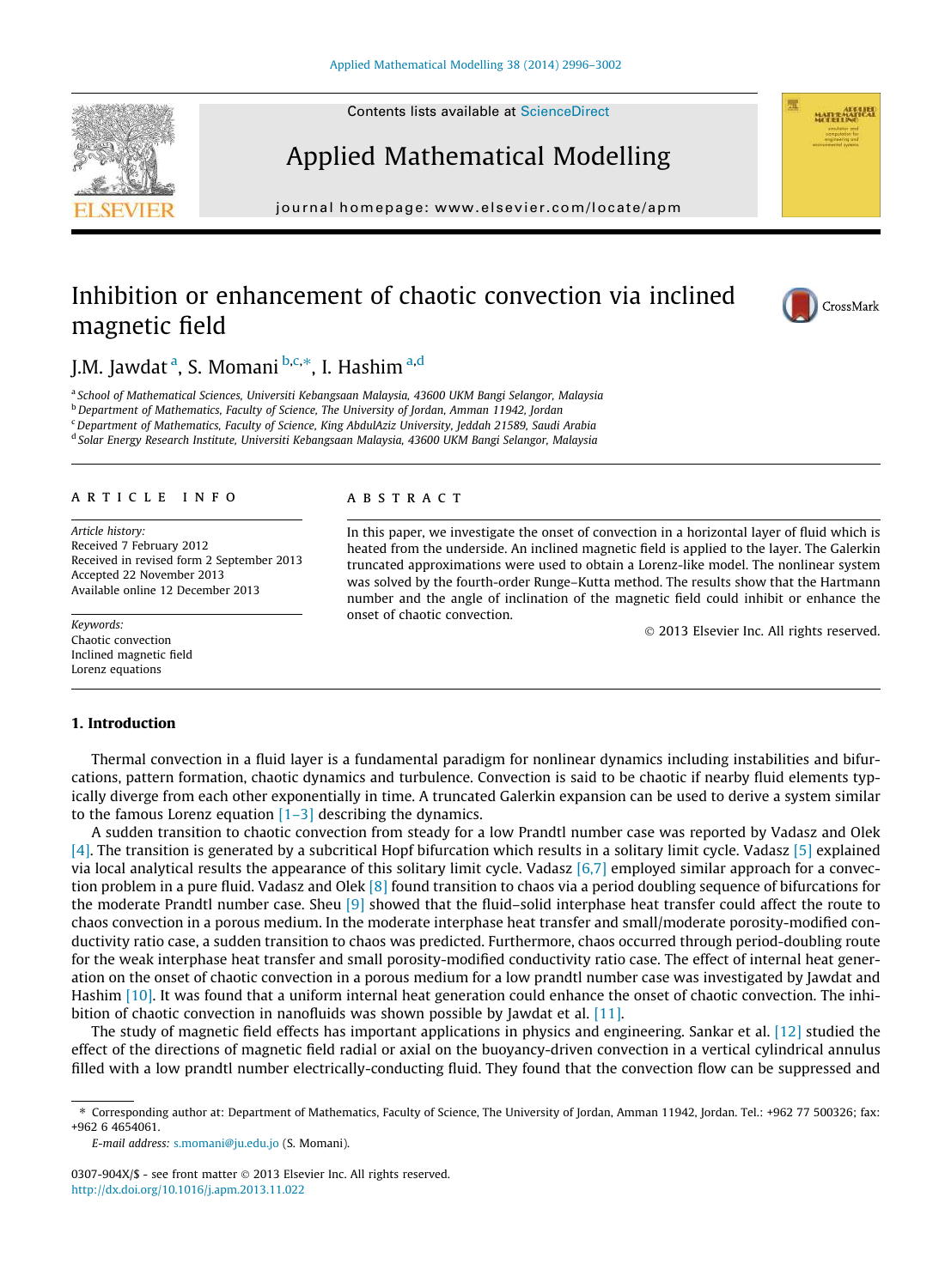the flow oscillations can be eliminated by the magnetic field, which is more effective when it is perpendicular to the direction of primary flow. Bednarz et al. [13] demonstrated a successful enhancement of convection with the application of a strong magnetic field generated by a super-conducting magnet. They also emphasized that using a strong magnetic field can suppress or invert the usual gravitational convection. The steady free convection in a rectangular cavity filled with a porous medium saturated with an electrically-conducting fluid under the influence of magnetic field was studied by Grosan et al. [14]. They found that the convective heat transfer can be reduced under the effect of the magnetic field, and the horizontal direction of the applied magnetic field is more effective in suppressing the convection flow than the vertical direction for a stronger magnetic field. Nadeem and Akram [15] investigated the peristaltic flow of a Williamson fluid in an inclined symmetric or asymmetric channel under the influence of an inclined magnetic field. They observed that the increase in Hartmann number and the volume flow rate will decrease the velocity profile, while it decreases with an increase in the inclination angle. Further, Nadeem and Akram [16] discussed the effects of partial slip on the peristaltic flow of a MHD Newtonian fluid in an asymmetric channel. They found that the temperature field and the pressure gradient decrease with the increase in slip parameter *L*, and magnetic field *M*, while the pressure rise increases in the peristaltic pumping region. a number of researches have discussed the peristaltic flow problems with the influence of inclined magnetic field in Newtonian and non-Newtonian fluids [17–19]. Sathiyamoorthy and Chamkha [20] considered steady, laminar, two-dimensional MHD natural convection within a liquid gallium filled square enclosure in the presence of an inclined magnetic field for different thermal boundary conditions. It was observed that the application of the magnetic field reduces the convective heat transfer rate in the cavity for any angle inclination. Idris and Hashim [21] also showed that delaying convective motion can be made possible via a magnetic field in a porous medium for a low Prandtl number case. Meanwhile, Mahmud and Hashim [22] showed that a constant, vertical magnetic field could suppress or enhance the chaotic convection.

The present work is aimed at extending the work of Mahmud and Hashim [22] to consider the influence of an inclined magnetic field on chaotic convection for a low Prandtl number case. Applying the truncated Galerkin approximation, an autonomous system is obtained and then analysed to study the effects of an inclined magnetic field on the transition to chaos.

## 2. Problem formulation

A schematic diagram of the problem geometry is shown in Fig. 1. The fluid layer is heated uniformly from below and cooled from above. In addition, the layer is subject to an externally-imposed inclined magnetic field of strength *B* with angle /. Let *x* denote the spatial coordinate in the horizontal direction and *z* be the vertical axis pointing upwards such that  $\hat{e_g} = -\hat{e_z}$ .

A linear relationship between density and temperature is assumed and can be presented as  $\rho = \rho_0[1 - \beta_*(T_* - T_c)]$ , where  $\beta_*$  represents the thermal expansion coefficient. Subject to the Boussinesq approximation, the governing equations for an incompressible Newtonian fluid are the continuity equation, the suitably modified form of the Navier–Stokes equation and heat equation respectively,

$$
\nabla \cdot V_* = 0, \tag{1}
$$

$$
\rho_0 \left[ \frac{\partial V_*}{\partial t_*} + V_* \cdot \nabla V_* \right] = -\nabla p_* + \nu_* \nabla^2 V_* + \rho \overrightarrow{g} + J \times B, \tag{2}
$$

$$
\frac{\partial T}{\partial t_*} + V_* \cdot \nabla T = \alpha_* \nabla^2 T,
$$
\n
$$
\nabla \cdot J = 0; \quad J = \sigma(-\nabla \varphi + V_* \times B).
$$
\n(3)

Here  $V_*$  denotes the velocity,  $t_*$  is time, *T* temperature,  $p_*$  pressure,  $v_*$  fluid viscosity,  $\alpha_*$  thermal diffusivity, *J* electric current density,  $\varphi$  electric potential,  $\sigma$  electric conductivity and  $\rho_{0}$  is a reference value of density.

Garandet et al. [23] suggested that the electric potential in Eq. (4) was significantly reduced to  $\nabla^2 \varphi = 0$  for a 2-D steadystate situation. Since  $\partial\varphi/\partial n=0$ , the unique solution is  $\nabla\varphi=0$ . This means that the electric field vanishes everywhere. The following transformations will non-dimensionalize Eqs.  $(1)$ – $(4)$ :

$$
V = \frac{H_*}{\alpha_*} V_*, \quad p = \frac{H_*^2}{\rho_0 \alpha_*^2} p_*, \quad \hat{t} = \frac{\alpha_*}{H_*^2} t_*,
$$
  
\n
$$
T \Delta T_c = T_* - T_c, \quad x = \frac{x_*}{H_*}, \quad y = \frac{y_*}{H_*}, \quad z = \frac{z_*}{H_*},
$$
\n(5)



Fig. 1. A schematic representation of the horizontal fluid layer.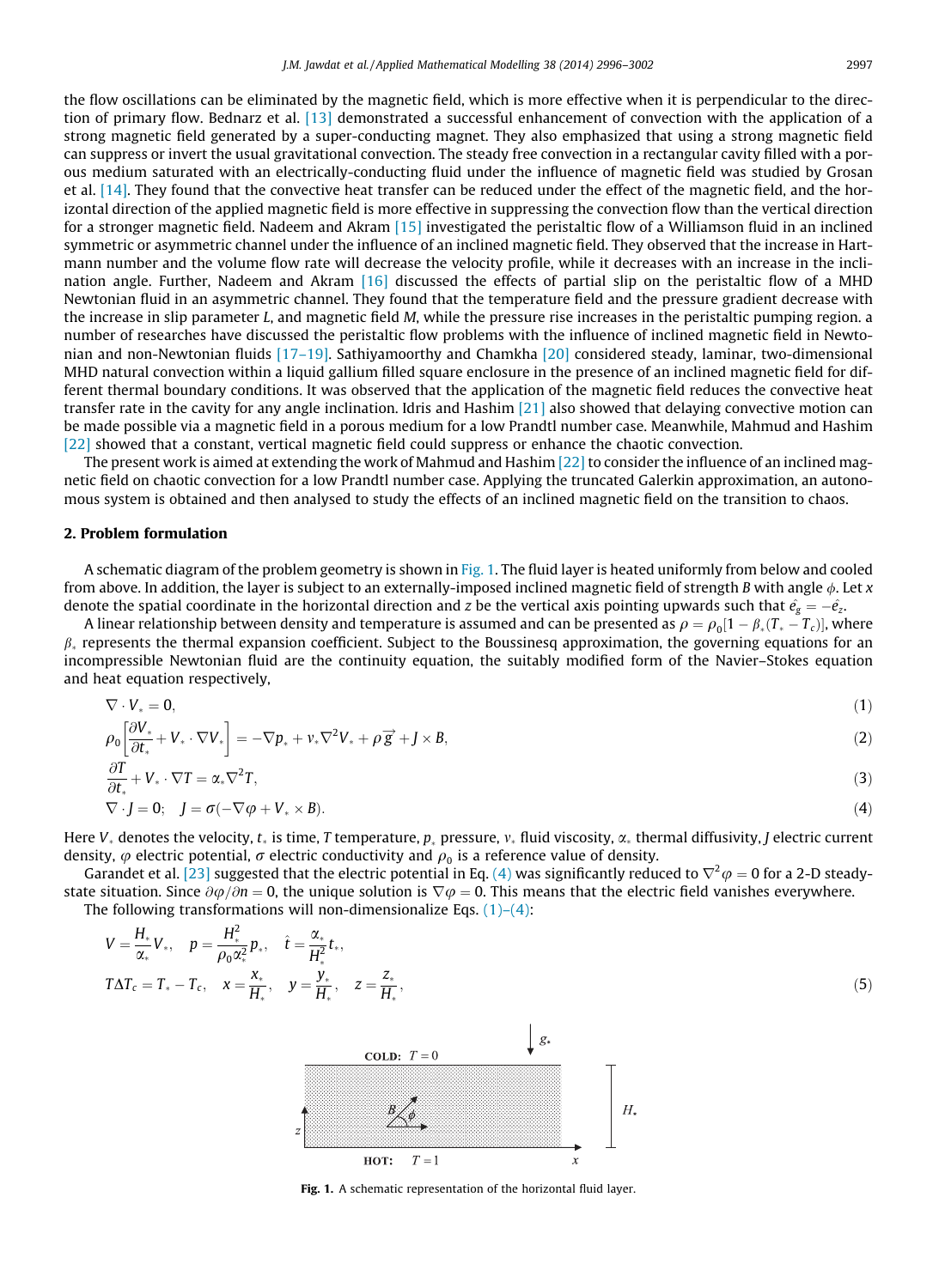

Fig. 2. Evolution of the complex eigenvalues with increasing Rayleigh number, for  $Pr = 10$ ,  $\lambda = 8/3$ ,  $Ha = 0.5$ ,  $\phi = 0$ ,  $\pi/6$ ,  $\pi/4$ ,  $\pi/3$ ,  $\pi/2$ , with values of *R* for  $\phi = \pi/4$ .

Table 1 Values of  $R_{c1}$  and *R* when  $\alpha_2, \alpha_3$  become equal and complex conjugates and when the loss of stability occurred for *Ha* = 0.5 and for different values of  $\phi$ .

| Φ       | $R_{c1}$    | $R(\alpha_2, \alpha_3)$ equal) (complex conjugate) | R (loss of stability occurred) |
|---------|-------------|----------------------------------------------------|--------------------------------|
|         | 1.005628955 | 1.355                                              | 24.88482078                    |
| $\pi/6$ | 1.000142160 | 1.35                                               | 24.74056770                    |
| $\pi/4$ | 1.000482888 | 1.35                                               | 24.74949967                    |
| $\pi/3$ | 1.002956637 | 1.35                                               | 24.81445113                    |
| $\pi/2$ | 1.011257909 | 1.365                                              | 25.03373797                    |
|         |             |                                                    |                                |

where  $T_* - T_c$  and  $\Delta T_c = T_H - T_c$  are the temperature variations and the characteristic temperature difference respectively. Stress-free horizontal boundaries (i.e. no tangential shear stress) are considered for the present problem. Therefore, we have  $V \cdot \hat{e}_n = 0$ , where  $\hat{e}_n$  is a unit vector normal to the boundary, and  $\frac{\partial u}{\partial z} = \frac{\partial v}{\partial z} = \frac{\partial^2 w}{\partial z^2} = 0$ . The conditions for the temperature on the lower and upper boundaries are  $T = 1$  and  $T = 0$  respectively.

# 3. Solution of the problem and discussion

Taking the stream function  $u = -\partial \psi / \partial z$  and  $w = \partial \psi / \partial x$  and applying the curl on Eq. (2) gives,

$$
\left[\frac{1}{\rho r}\left(\frac{\partial}{\partial \hat{t}} - \frac{\partial \psi}{\partial z}\frac{\partial}{\partial x} + \frac{\partial \psi}{\partial x}\frac{\partial}{\partial z}\right) - \nabla^2\right]\nabla^2\psi = R a \left(\frac{\partial T}{\partial x}\right) - (H a)^2 \left[\frac{\partial^2 \psi}{\partial x^2}\cos^2\phi + 2\frac{\partial^2 \psi}{\partial x \partial z}\cos\phi\sin\phi + \frac{\partial^2 \psi}{\partial z^2}\sin^2\phi\right],\tag{6}
$$

$$
\frac{\partial T}{\partial \hat{t}} - \frac{\partial \psi}{\partial z} \frac{\partial T}{\partial x} + \frac{\partial \psi}{\partial x} \frac{\partial T}{\partial z} = \frac{\partial^2 T}{\partial x^2} + \frac{\partial^2 T}{\partial z^2},\tag{7}
$$

where the Prandtl number,  $Pr = v_*/\alpha_*$ , the Rayleigh number,  $Ra = \beta_* \Delta T_c g_* H_*^3 / \alpha_* v_*$ , and the Hartmann number,  $Ha = B_m(\sigma/v_*)^{1/2}, B_m$  is the magnitude of the magnetic field *B*. On the boundaries we have  $\psi = \partial \psi / \partial z = 0$ .

To solve (6) and (7), we take equivalent Galerkin expansions of the stream function,  $\psi$ , and temperature, *T*, in the forms:

$$
\psi = A_{11} \sin(\kappa x) \sin(\pi z),\tag{8}
$$

$$
T = 1 - z + B_{11} \cos(\kappa x) \sin(\pi z) + B_{02} \sin(2\pi z), \tag{9}
$$

where  $A_{11}$ ,  $B_{11}$  and  $B_{02}$  are amplitudes. The convective fixed points are of the form:

$$
X = \frac{\widetilde{A}_{11}}{\sqrt{\lambda \frac{(R-G)}{G}}}, \quad Y = \frac{\widetilde{B}_{11}}{G\sqrt{\lambda \frac{(R-G)}{G}}}, \quad Z = \frac{-\widetilde{B}_{02}}{(R-G)}.
$$
\n(10)

Now rescaling the time and amplitudes with respect to (10) results in the following Lorentz-like system:

$$
\dot{X} = \text{GPr}(Y - X),\tag{11}
$$

$$
\dot{Y} = \left(\frac{R}{G}\right)X - Y - \left(\frac{R-G}{G}\right)XZ,\tag{12}
$$

$$
\dot{Z} = \lambda (XY - Z),\tag{13}
$$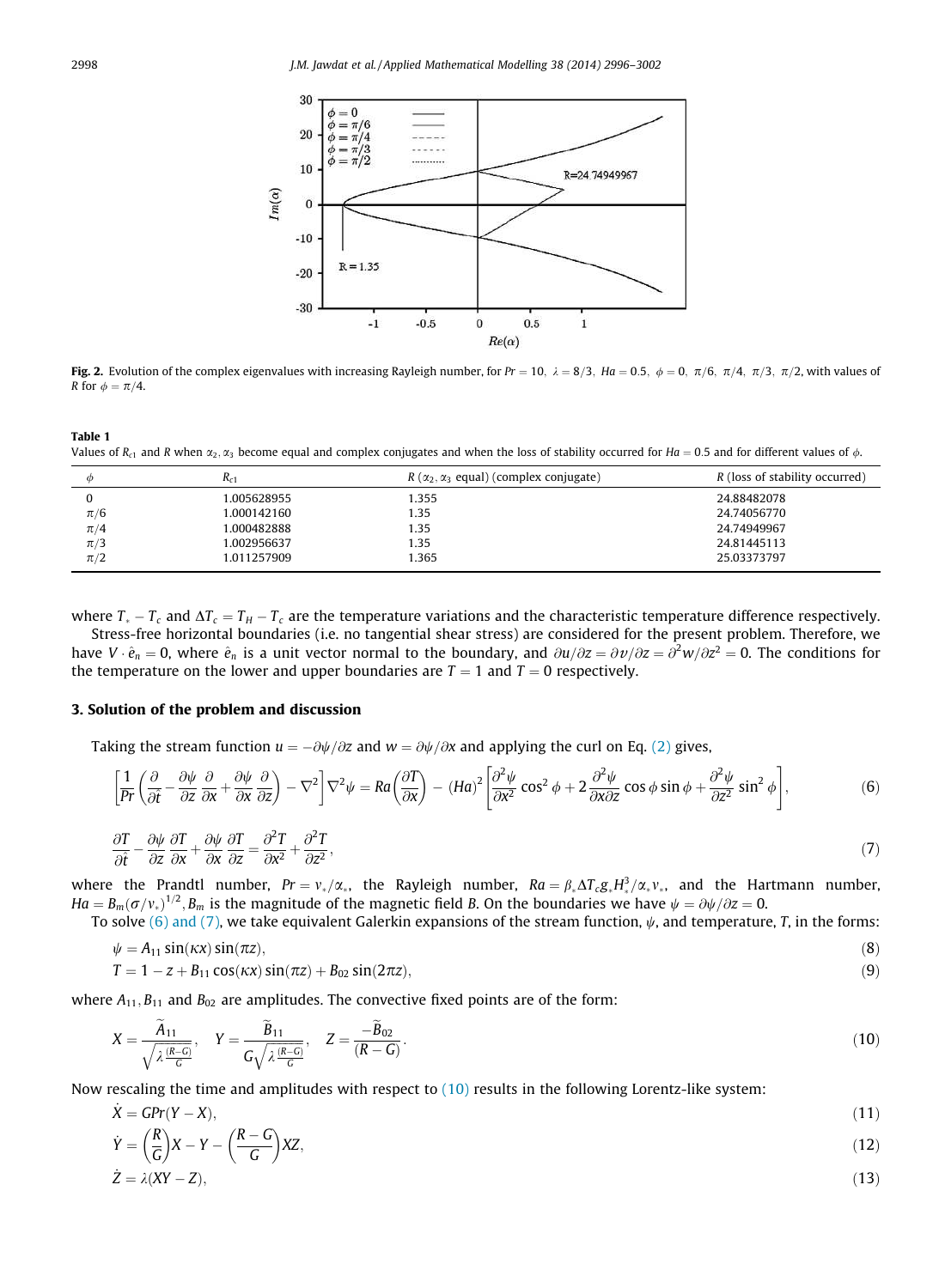

Fig. 3. Bifurcation diagrams of *Z* versus *R* representing the maxima and minima of the post-transient solution of *Z*(*t*) for *Pr* = 10,  $\lambda$  = 8/3, *Ha* = 0.5 and  $\phi = \pi/6, \pi/2.$ 

where

$$
R = \frac{Ra}{Ra_{cr}}, \quad Ra_{cr} = \frac{(\kappa^2 + \pi^2)^3}{\kappa^2}, \quad \lambda = \frac{8}{[(\kappa/\kappa_{cr})^2 + 2]},
$$
  
\n
$$
G = 1 + \frac{4(Ha)^2}{9\pi^2} [\left(1/\sqrt{2}\right) \cos \phi - \sin \phi]^2
$$
\n(15)

and the primes () denote time derivatives  $d() / d\tau$ . Here  $\kappa$  is the wavenumber and the subscript *cr* denotes the critical point. Vadasz's system [7] is recovered when  $Ha = 0$  (or  $G = 1$ ). At the critical threshold,  $\kappa = \kappa_{cr} = \pi/\sqrt{2}$ , we have  $\lambda = 8/3$ .

The dynamics of system (11)–(13) about the fixed points corresponding to the motionless and convection solutions, respectively,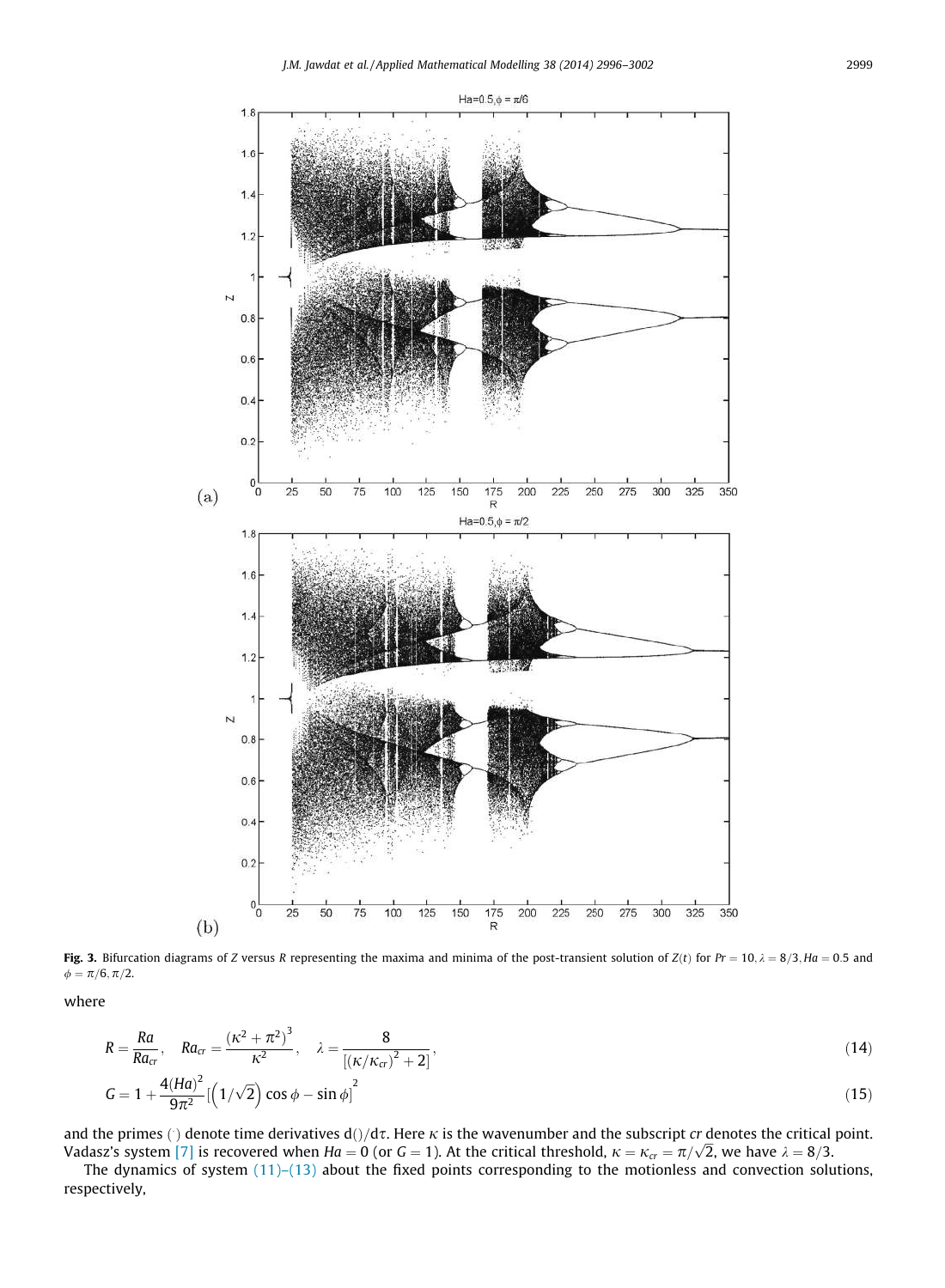#### Table 2

Comparison between Vadasz's case ( $Ha = 0$ ) and the inclined magnetic field case ( $Ha = 0.5$ ) with various values of  $\phi$  with  $Pr = 10$ ,  $\lambda = 8/3$  for *R* a solitary limit cycle signifying the loss of stability of the steady convection fixed points and the critical value of *R* at which the chaotic behaviour solution occurs.

|                                                              | $R$ (limit cycle)            | R (critical value, chaotic behaviour)     |
|--------------------------------------------------------------|------------------------------|-------------------------------------------|
| <b>Vadasz</b>                                                | 23.474475752                 | 24.737                                    |
| $(Ha = 0)$<br>$\phi = 0$<br>$\phi = \pi/6$<br>$\phi = \pi/4$ | 24.567<br>24.4244<br>24.4332 | 24.88482078<br>24.74056770<br>24.74949967 |
| $\phi = \pi/3$<br>$\phi = \pi/2$                             | 24.4974<br>24.7142           | 24.81445113<br>25.03373797                |

$$
X_1 = Y_1 = Z_1 = 0,
$$
  
\n
$$
X_{2,3} = Y_{2,3} = \pm 1, \quad Z_{2,3} = 1,
$$
\n
$$
(16)
$$

will be determined via a stability analysis for the case  $Pr = 10$  and  $\lambda = 8/3$ . For the fixed point (16), the characteristic polynomial determining the stability is

$$
(-\lambda - \alpha)[(GPr + \alpha)(1 + \alpha) - PrR] = 0,
$$
\n(18)

whose eigenvalues are

$$
\alpha_1 = -\lambda = -8/3,\tag{19}
$$

$$
\alpha_{2,3} = \frac{1}{2} \left[ -(1 + GPr) \pm \sqrt{(1 + GPr)^2 + 4Pr(R - G)} \right].
$$
\n(20)

Both  $\alpha_1$  and  $\alpha_3$  are negative and  $\alpha_2 < 0$  when  $R < G$ , and hence the stability condition is

$$
R_{c1}=R_{cr}=G,\tag{21}
$$

which corresponds to  $Ra_{cr} = (27\pi^4/4)G$ . This means that there is a direct proportion between the Hartmann number *Ha* and the Rayleigh number *Ra* with fixed inclination angle  $\phi$ .

The characteristic polynomial for the fixed points in  $(17)$  is

$$
\alpha^3 + (1 + \lambda + GPr)\alpha^2 + (GPr\lambda + \lambda R/G)\alpha + 2Pr\lambda(R - G) = 0.
$$
\n(22)

The first (smallest) eigenvalue  $\alpha_1$  is always real and negative over the entire range of parameter values. Thus, the stability of the convection fixed points depends on the other two roots. At a slightly supercritical value of *R*, these two roots are real and negative, and hence the fixed points are stable (simple nodes). As the value of *R* increase, these two roots travel along the real axis to the origin. Through this trip, they become equal then complex conjugate, and still have negative real parts. Hence, the fixed points are stable (spiral nodes). Increasing the value of *R* further, the real and imaginary parts of these two roots increase and extend over the imaginary axis. The convection fixed points lose their stability and hence periodic or chaotic solutions are dominated when the real part becomes nonnegative. This happens at a value of *R* given by

$$
R_{c2} = \frac{G^2 Pr(3 + \lambda + GPr)}{GPr - \lambda - 1},
$$
\n(23)

which extends the corresponding result given in [7] to the inclined magnetic field case  $Ha \neq 0$  (i.e.  $G \neq 1$ ). For  $Pr = 10$ ,  $\lambda = 8/3$  and  $Ha = 0.5$ , the evolutions of the complex eigenvalues are presented in Fig. 2 with values of *R* for  $\phi = \pi/4$ . The values of *R*<sub>c1</sub> and *R* at which  $\alpha_2$  and  $\alpha_3$  become equal and complex conjugate and the loss of stability occurred for *Ha* = 0.5 and for different values of  $\phi$  are presented in Table 1.

MATLAB's built-in ODE45 with double precision and a stepsize of 0.001 was used to simulate system (11)–(13) for  $0 \le t \le 210$ . The following parameter values were fixed:  $Pr = 10$ ,  $\lambda = 8/3$ ,  $Ha = 0.5$ , and the initial values were taken as  $X(0) = Y(0) = 0.8$  and  $Z(0) = 0.92195$ . Fig. 3 shows the bifurcation diagrams of *Z* versus *R* representing the maxima and minima of the post-transient solution of *Z*(*t*) for *Pr* = 10,  $\lambda = 8/3$ , *Ha* = 0.5 and  $\phi = \pi/6$ ,  $\pi/2$ . If we consider *G* as a function of  $\phi$ with fixed *Ha* on the interval [0,  $\pi/2$ ], we notice that *G* decreases from  $\phi = 0$  to  $\phi$  with tan  $\phi = 1/\sqrt{2}$  and *G* increases from  $\phi$ with  $\tan \phi = 1/\sqrt{2}$  to  $\phi = \pi/2$ . Also, the critical value of the scaled Rayleigh number *R* decreases when *G* decreases and increases when *G* increases. Hence, the chaotic behaviour can be enhanced when *G* is decreasing and delayed when *G* is increasing. Table 2 shows the effect of  $\phi$  on *R* for solitary limit cycle and onset of chaotic convection for the case *Ha* = 0.5. The corresponding results in terms of projection of trajectory data points on the *X-Y-Z* plane are presented in Fig. 4 which illustrates the transition from a limit cycle to chaos for the case  $Ha = 0.5$  and several values of  $\phi$ .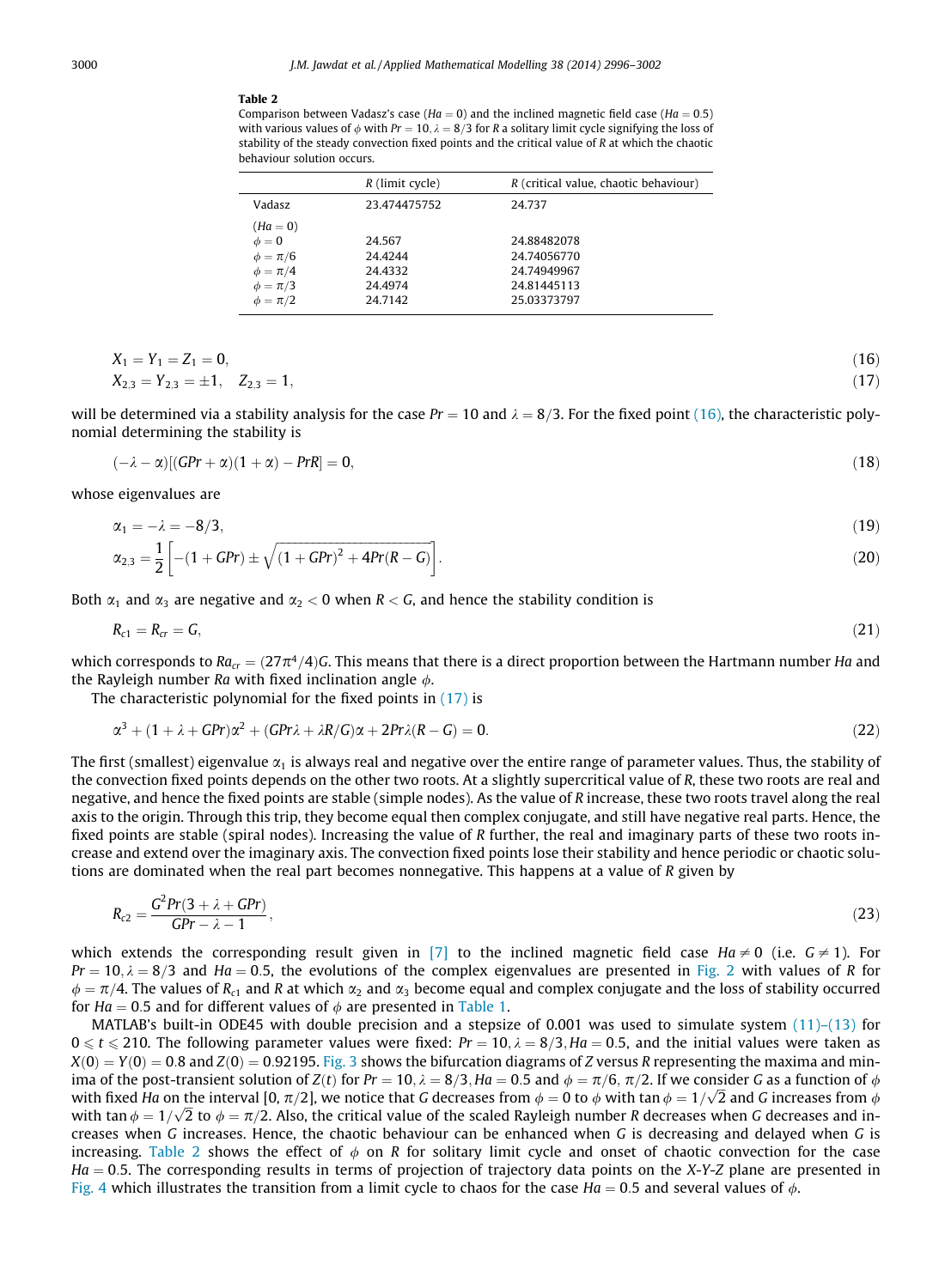

Fig. 4. Computational results for the evolution of trajectories over time in the state space for two values of Rayleigh number (*R* where the solution is limit cycle and the critical value of *R*). The graphs represent the projection of the solution data points onto *X*–*Y*–*Z* plane for *Pr* = 10,  $\lambda$  = 8/3, *Ha* = 0.5 and  $\phi$  = 0,  $\pi/4$ ,  $\pi/3$ ,  $\pi/2$ .